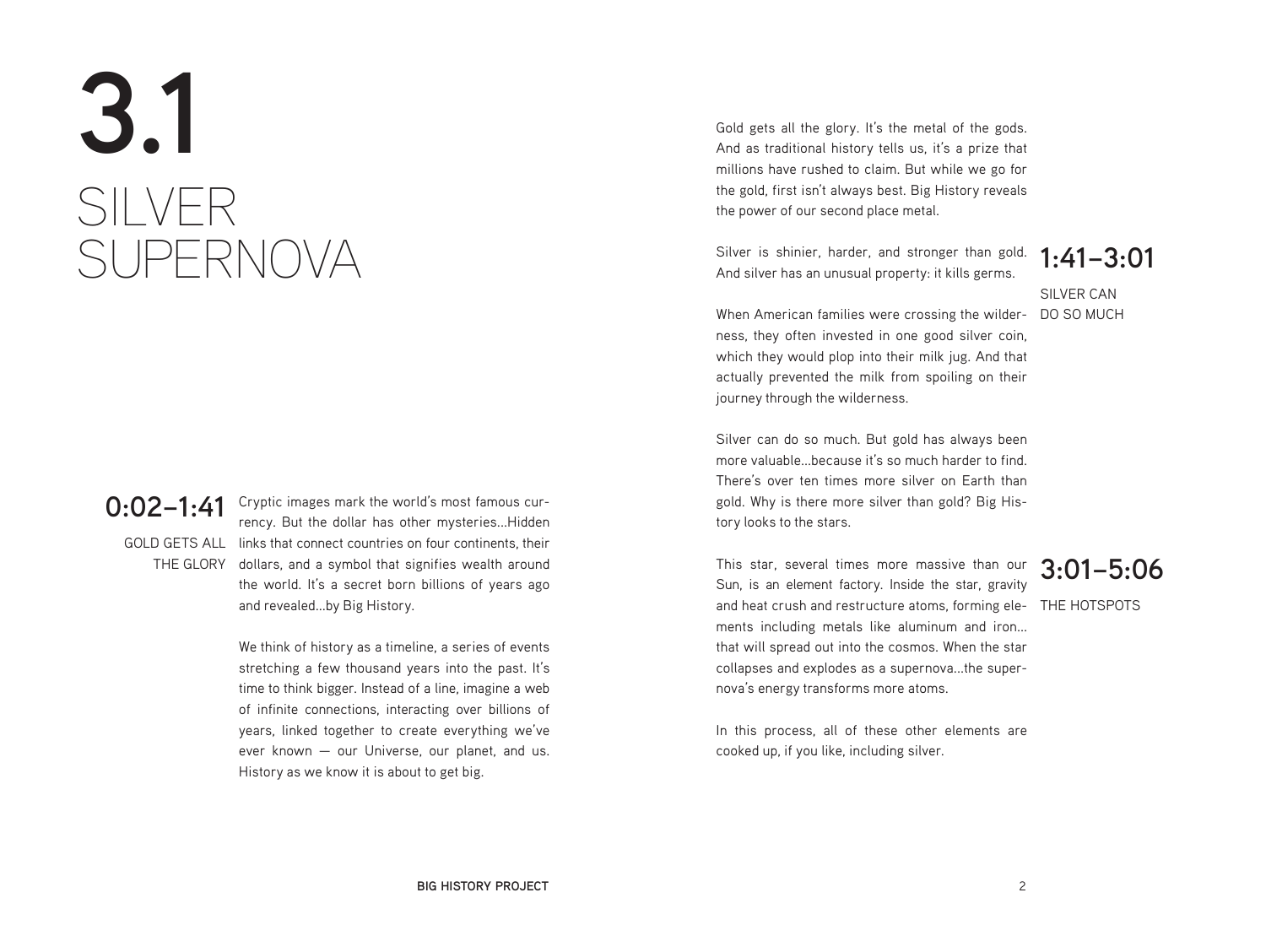But supernovas don't make gold. These do  $-$  the ruins of two supernovas, each ½ million times more dense than the Earth. They're called neutron stars, and when they collide, they release more energy than our sun releases in its lifetime, creating elements heavier than silver, including gold. But these collisions are rare. There are far more supernovas...which is why there's more silver than gold in the universe and on Earth. Intense heat helps create silver in the cosmos...and steers silver and other metals around the earth. Underground volcanoes spread them through the crust, along a highway of superheated lava.

## **5:06–7:07**

THE SILVER BULLET silver appear, and of course, then it plays a huge That melting process, amongst other things, tends to concentrate different minerals together. Veins of role in human societies.

> So deposits of metals like silver appear in places where there's been high volcanic activity  $-$  from the Pacific Ring of Fire...to the Mediterranean. Big History connects the chemistry of the cosmos to geology and the precious metal that will unite the world.

> We are now in ancient Greece on the eve of an epic invasion. Persia is on the march. It's the mightiest ancient empire with the largest army and navy the world has ever seen. The Greeks will be no match for an invasion force of over 1,200 ships without a secret weapon. Three years earlier, as the Persians prepare for war, the Greeks discover a buried treasure. History's second-ranked metal is about to make a power play. The world's first coins are

made of gold. But gold is so rare, the supply can't keep up with demand. Silver is the solution.

Gold is a strategic resource, but silver's more com-<br>mon than gold, so you can have it in circulation 7:07-8:14 mon than gold, so you can have it in circulation more.

TITLE

Silver becomes the currency of choice in the Mediterranean. And that's good news for the Greeks.

They were mining for silver, which is a valuable currency, and they hit a particularly rich vein of it.

Greece sits on a hot spot of volcanic activity. The mines of Laurium near Athens contain more silver than anywhere else in the ancient world. The Greeks mint it into coins...to pay men...to build warships...to face the Persians and win. Victory means that Greek ideas survive.

So basically, you know, western democracy was saved by a silver mine.

### **8:14–9:12**

SILVER SAVES

These loads of silver allowed classical Greek civili- DEMOCRACY zation to pass many of the great ideas and philosophies on to the Roman world and eventually on to Europe. So silver effectively allowed Greek civilization to become embedded at the heart of western civilization, even today. And this is the sort of perspective that Big History can bring.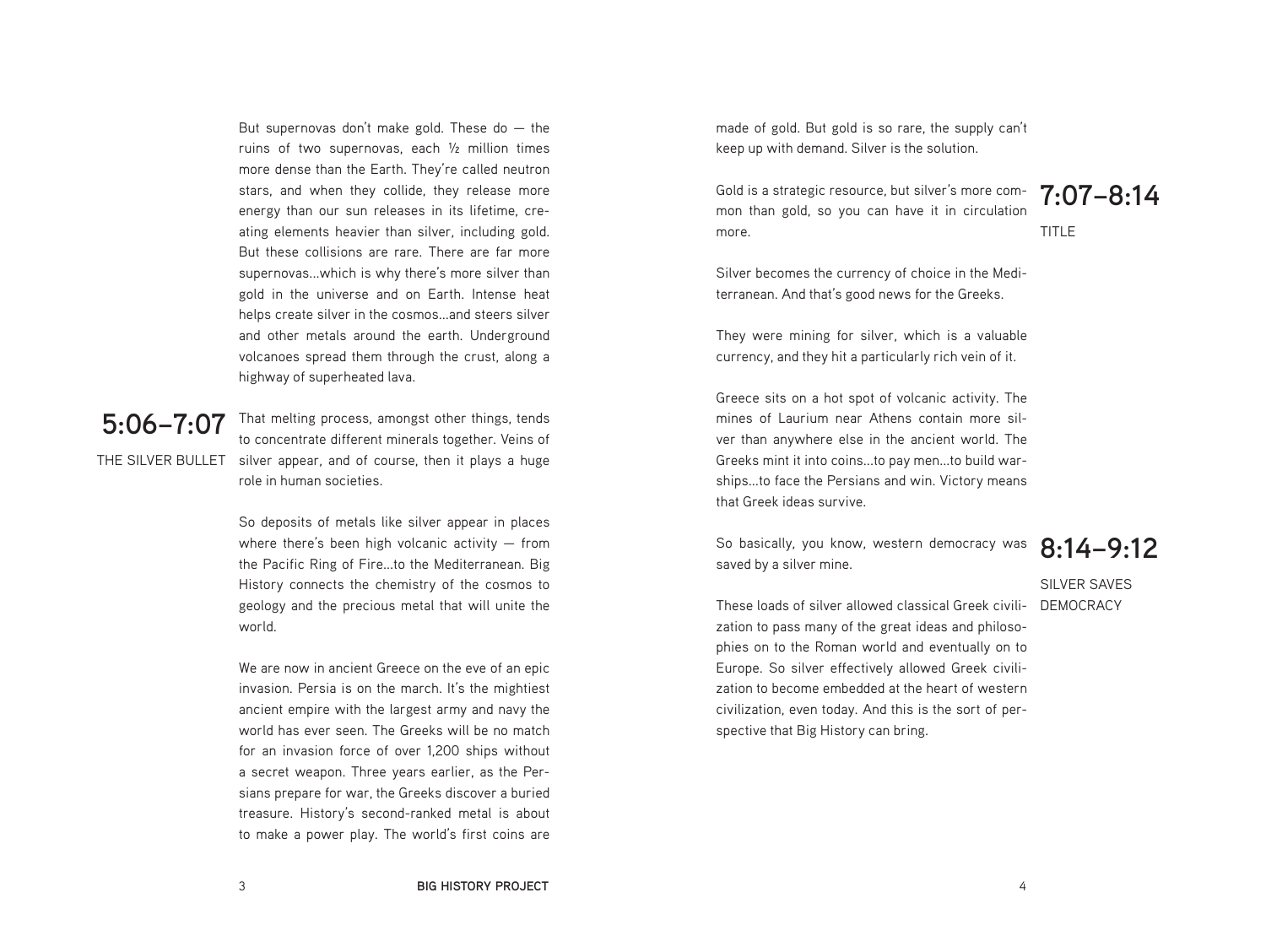Silver is the unsung hero that saves democracy... the second place metal with first-class impact that decodes a powerful secret hidden in the most famous money in the world.

#### **9:12–11:41**

THE DOLLAR among metals...links to the birth of the elements in the world. It reveals that silver's second place rank exploding stars...supernovas that create so much silver, we consider it less valuable than gold but more useful for everyday money.

Big History uses science to change the way we see

A cosmic connection that's encoded in the U.S. Dollar. Traditional history speculates about these mysterious symbols — the strange pyramid with the all-seeing eye — but Big History links to geology to reveal the origins of the dollar. A Central European valley in what is now the Czech Republic. Here, prehistoric volcanoes have left behind some of the richest silver stashes on earth. In the 16th century, silver coins minted here stimulate trade. They spread all over Europe. The coins are called "thalers" because they come from a silver-rich valley, and the German word for valley is "thal." Soon the word is used for any silver coin. And in English, "thaler" becomes "dollar." The dollar becomes the official currency of the U.S. In 1785, but at the time, there is no U.S. Mint. America can't make its own coins, so the first American dollars are actually Spanish pesos.

These coins are almost 100% pure silver, and so they become like standard units of value.

**11:41–13:20**

THE PESO

The peso is a temporary fix that leaves a permanent mark. This image of columns draped by royal banners is believed to be the origin of the dollar sign, a symbol used by countries around the world. So how does a simple Spanish coin get so much power? Big History connects the spread of money to another silver hot spot...the Andes Mountains, along the ring of fire.

In the 16th century, Spanish conquistadors arrive in the new world with one thing on their mind: gold. But as we've seen, the stars have given us far less gold and far more silver... Concentrated in places where volcanoes have moved metals, like the Andes Mountains.

The Spaniards stumbled across a mountain that is as close to a mountain of pure silver as geology allows.

This is Potosi, a 13,000-foot-high treasure chest, **13:20–14:15** because the same heat that brought the silver here THE LOCKBOX but the earth has this treasure on lock-down bonds its atoms with other, less valuable metals like lead.

The geology component of Big History shows us that this unique chemical bonding takes place between silver and lead, and it's quite difficult to separate, much more difficult than just mining and using gold, for example.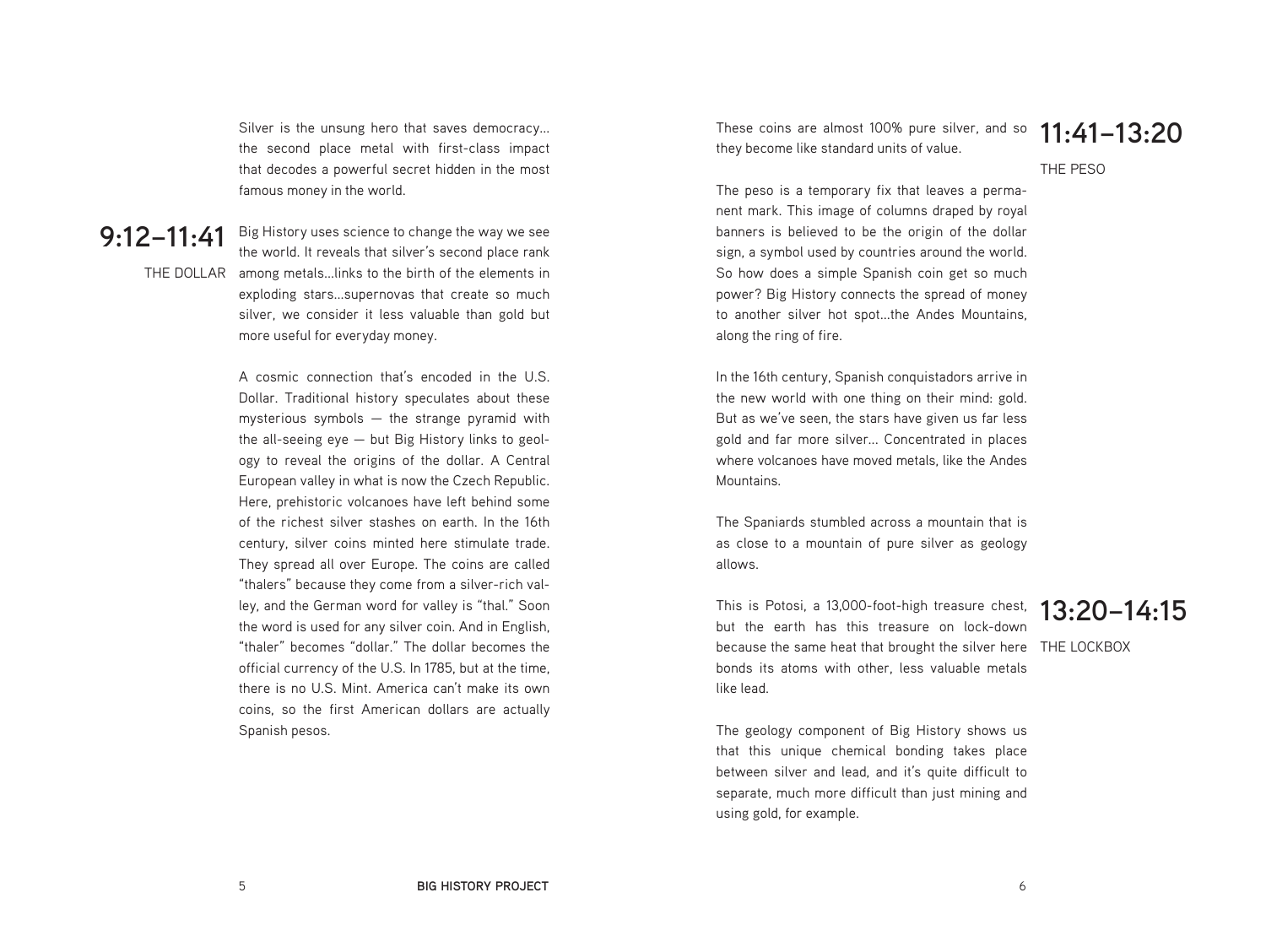The key to unlocking the silver is another element that can draw its atoms away from the lead. Big History zooms in.

#### **14:15–15:20**

Mercury atoms and silver atoms are attracted to each other, and they will kind of glom on to each A MOUNTAIN'S other. Mercury is also a liquid, so it's good at get-WORTH OF SILVER  $\;$  ting in nooks and crevices inside minerals and kind of scouring for every last silver atom. And you can separate out and get the silver out through another process.

> But releasing a mountain's worth of silver will take twice as much mercury. And Big History reveals the key. Because the same volcanoes that create Potosi also build a mountain of mercury less than 800 miles away.

And from, as they said, "the marriage of these two mountains," came this absolute river of silver.

#### **15:20–17:24**

The Spanish come to the new world for gold but find almost 90 times more silver. In just 150 years, RIVER OF SILVER they export 16,000 tons, worth \$7 billion today. A river of silver that connects the world like never before, linking the silver-rich west with the silverhungry east and feeding a growing demand in one of the most powerful empires on earth: China.

The silver was coming across in huge treasure galleons across the Pacific to Manila, in the Philippines. From there, it was being brought to the great port cities of southern China, where the Chinese were demanding silver as payment for highly valuable Chinese exports.

China has long been isolated from the west, but the river of silver...begins to shift the balance of power in the world.

In that moment is the beginning of globalization. Most people my age kind of think of globalization as something that's been around for the last 15 or 20 years, but in fact, we've been living in a fairly globalized world for 400 years or more. And Big History perspective helps you understand that.

But as so much silver falls into the hands of one empire, this treasure...becomes a ticking time bomb.